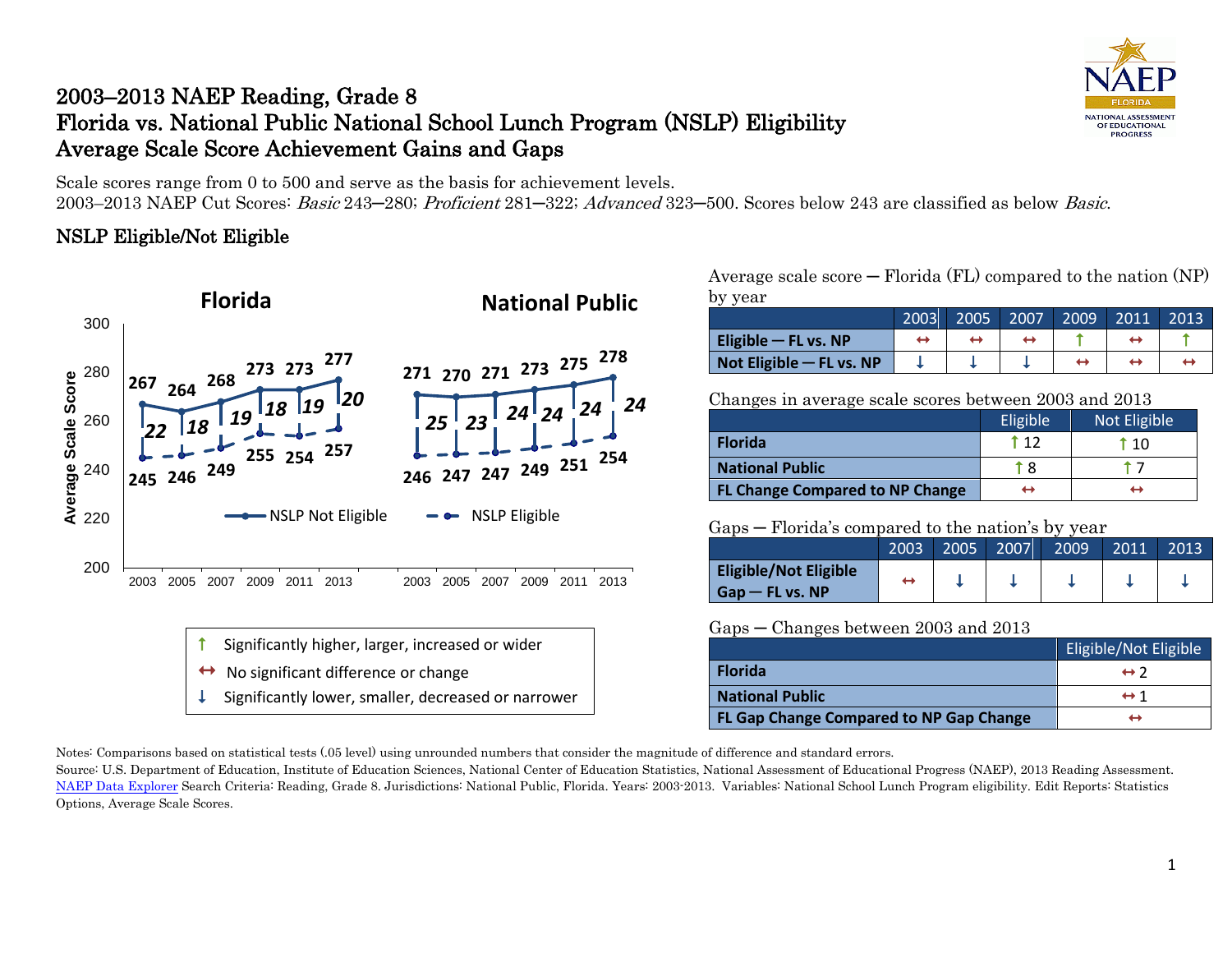# 2003–2013 NAEP Reading, Grade 8 Florida vs. National Public National School Lunch Program (NSLP) Eligibility At or above *Basic* Achievement Gaps



Scale scores range from 0 to 500 and serve as the basis for achievement levels.

2003–2013 NAEP Cut Scores: Basic 243─280; Proficient 281─322; Advanced 323─500. Scores below 243 are classified as below Basic.

## NSLP Eligible/ Not Eligible



Percent at or above  $Basic$  – Florida (FL) compared to the nation (NP) by year

|                          | 2003 | 2005 | 2007 | 2009 | 2011 | 2013 |
|--------------------------|------|------|------|------|------|------|
| Eligible $-$ FL vs. NP   |      |      |      |      |      |      |
| Not Eligible - FL vs. NP |      |      |      |      |      |      |

Changes in percent performing at or above Basic between 2003 and 2013

|                                        | Eligible    | Not Eligible |
|----------------------------------------|-------------|--------------|
| <b>Florida</b>                         | <b>115%</b> | <b>18%</b>   |
| <b>National Public</b>                 | <b>10%</b>  | † 5%         |
| <b>FL Change Compared to NP Change</b> | ↔           | ↔            |

### Gaps ─ Florida's compared to the nation's by year

|                                                    | 2003 | 2005 | 2007 | 2009 | 2011 | 2013 |
|----------------------------------------------------|------|------|------|------|------|------|
| <b>Eligible/Not Eligible</b><br>$G$ ap — FL vs. NP | ÷    |      |      |      |      |      |

### Gaps ─ Changes between 2003 and 2013

|                                                | Eligible/Not Eligible |
|------------------------------------------------|-----------------------|
| <b>Florida</b>                                 | $\perp$ 7%            |
| <b>National Public</b>                         | $\perp$ 5%            |
| <b>FL Gap Change Compared to NP Gap Change</b> | ↔                     |

Notes: Comparisons based on statistical tests (.05 level) using unrounded numbers that consider the magnitude of difference and standard errors. At or above *Basic*: Partial mastery of prerequisite knowledge and skills needed for proficient work.

Source: U.S. Department of Education, Institute of Education Sciences, National Center of Education Statistics, National Assessment of Educational Progress (NAEP), 2013 Reading Assessment. [NAEP Data Explorer](http://nces.ed.gov/nationsreportcard/naepdata/) Search Criteria: Reading, Grade 8. Jurisdictions: National Public, Florida. Years: 2003-2013. Variables: National School Lunch Program eligibility. Edit Reports: Statistics Options, Achievement Levels, Cumulative.